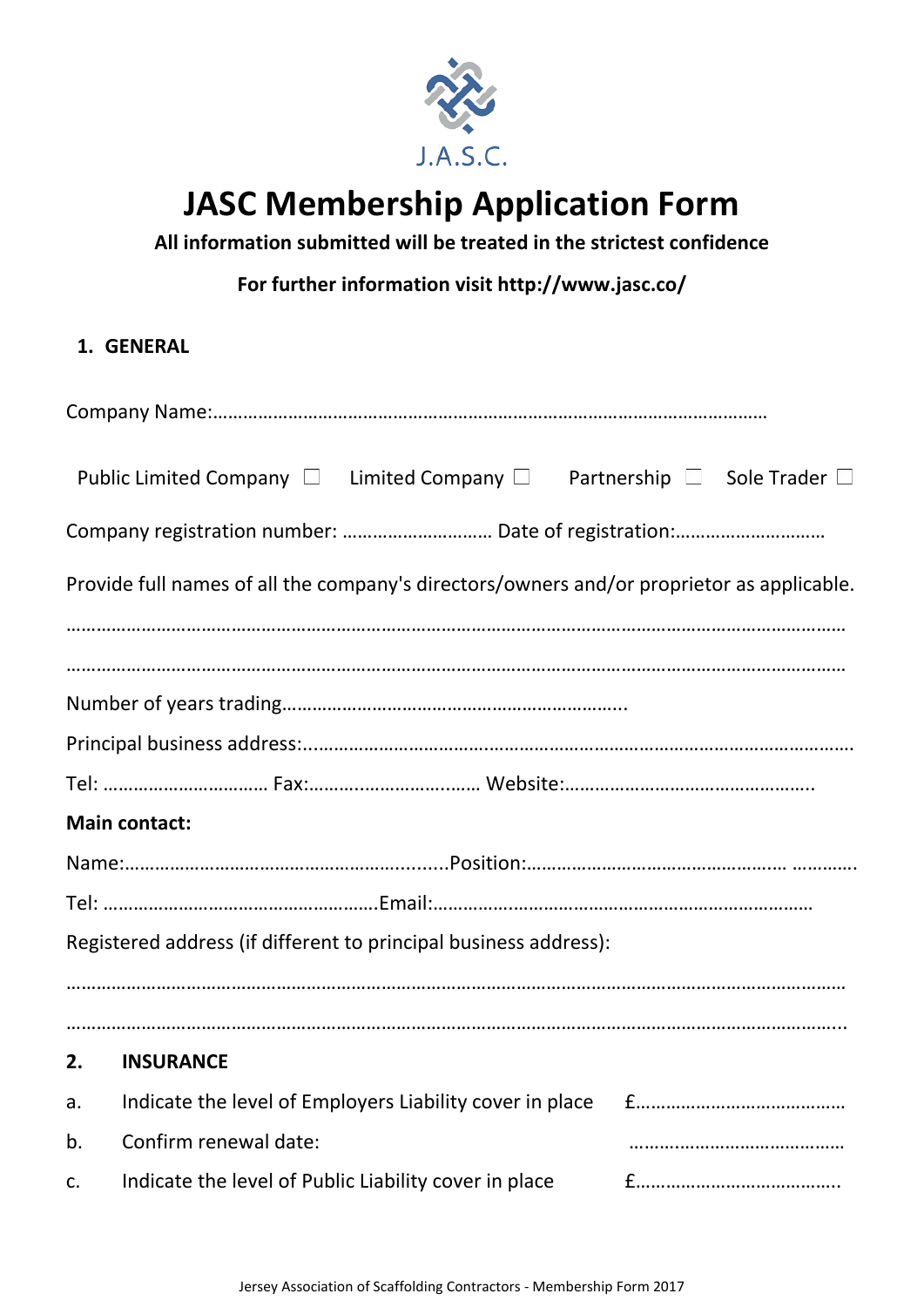

## d. Do you have Professional Indemnity Cover? **YES / NO**

## **(***If yes, please provide copy of the certificate).*

**e. Please enclose copies of your current Employers Liability and Public Liability insurance certificates with your application. These must state level of cover, policy number and expiry date.**

#### **3. EMPLOYMENT**

a. Indicate below the total number of office based staff including directors, management, and administration staff employed by the company.

Directors …………………… Management …………………… Office & Administration ……………………

b. Indicate below the total number of operatives employed by the company.

| Advanced scaffolders         | Scaffolders        |
|------------------------------|--------------------|
| Basic Scaffolders / trainees | Scaffold labourers |
| Drivers / yard staff         |                    |

#### **4. TRAINING**

The JASC is committed to a competent workforce and (Construction Industry Record Scheme) CISRS Cards to the required level are recognised. Alternatively the JASC is also committed to the registration of employees under the JASC Training Scheme *(Supported on Jersey by Safety & Access Ltd – www.safetyaccess.co.uk))*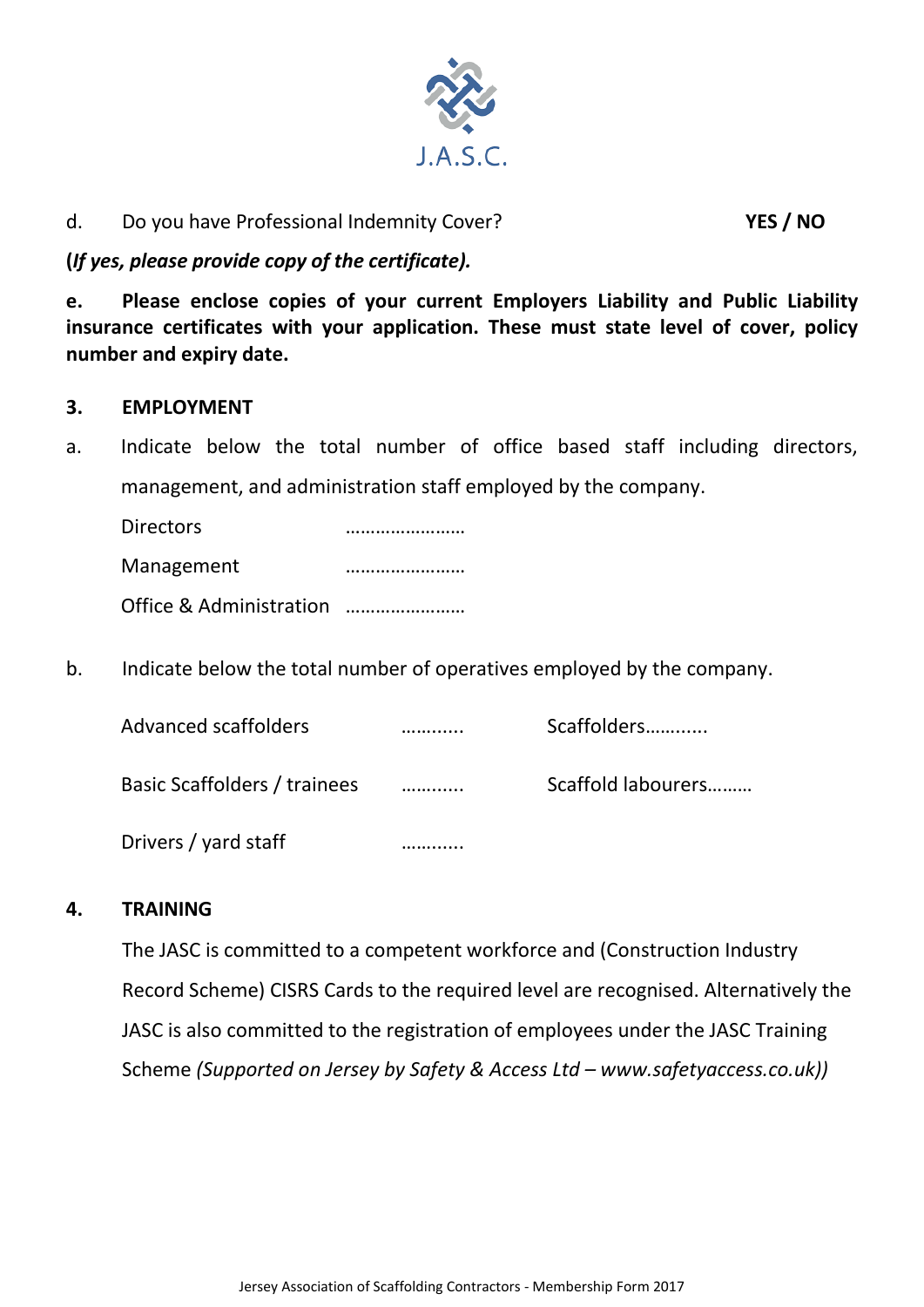

All successful applicants will need to demonstrate their commitment by supplying details of employees who currently hold JASC recognised qualifications together with details of the company training programme.

- a) Please provide evidence of training carried out by the company within the last 12 months.
- b) Please indicate the current number of site operatives in terms of fully qualified craft operatives (CISRS/JASC) to unqualified operatives (i.e. partially trained or untrained),

Qualified (Trained)………………………… Unqualified (Untrained)…………………………………

## **5. HEALTH AND SAFETY & ENVIRONMENT**

a) Please provide a current full Health and Safety Policy and/or Safety Management System. (Please provide a copy) **YES / NO**

This should also include a signed health & safety policy statement. **YES / NO**

Indicate the name of the director (or owner) with overall responsibility for the company's Health and Safety matters:

………………………………………………………………………………………………………

b) Please provide a valid system of work using a Risk Assessment and Method Statement? (Please provide copies) **YES / NO**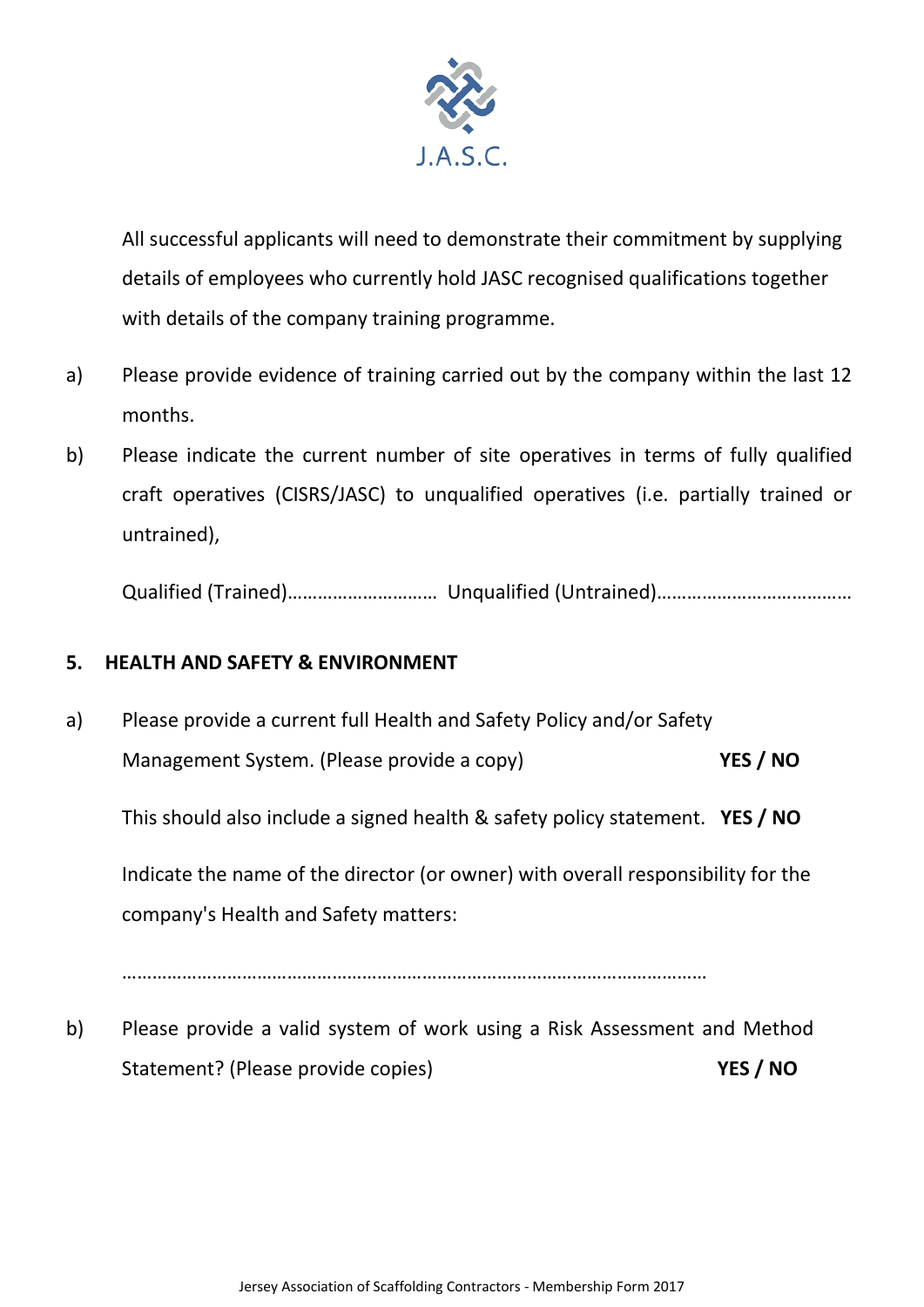

- e) Please provide details (on a separate sheet) of any enforcing authority convictions, Prohibition Notices, Improvement Notices and letters highlighting matters of concern which have been served on the company during the past 5 years.
- f) Do you have an environmental policy? (Please provide a copy) **YES/NO**
- g) Please provide details of the company's procedure for the recording and investigation of accidents (please use separate sheet if required): **YES/NO**
- h) Please provide details of any lost time injuries suffered by company employees within the last two years

#### **6. TECHNICAL**

- a. Are your scaffold structures built in accordance with TG20 / BS EN 12811? **YES/NO**
- b. Does the company have in-house design facilities? **YES/NO**
- c. If answer is no, please provide details of how company obtains technical advice:

…………………………………………………………………………………………………………………………………… …………………………………………………………………………………………………………………………………… …………………………………………………………………………………………………………………………………… …………………………………………………………………………………………………………………………………….

d. Does the company use the services of an external design consultant? **YES / NO**

**(If yes, provide a copy of their Professional Indemnity Certificate showing level of cover).**